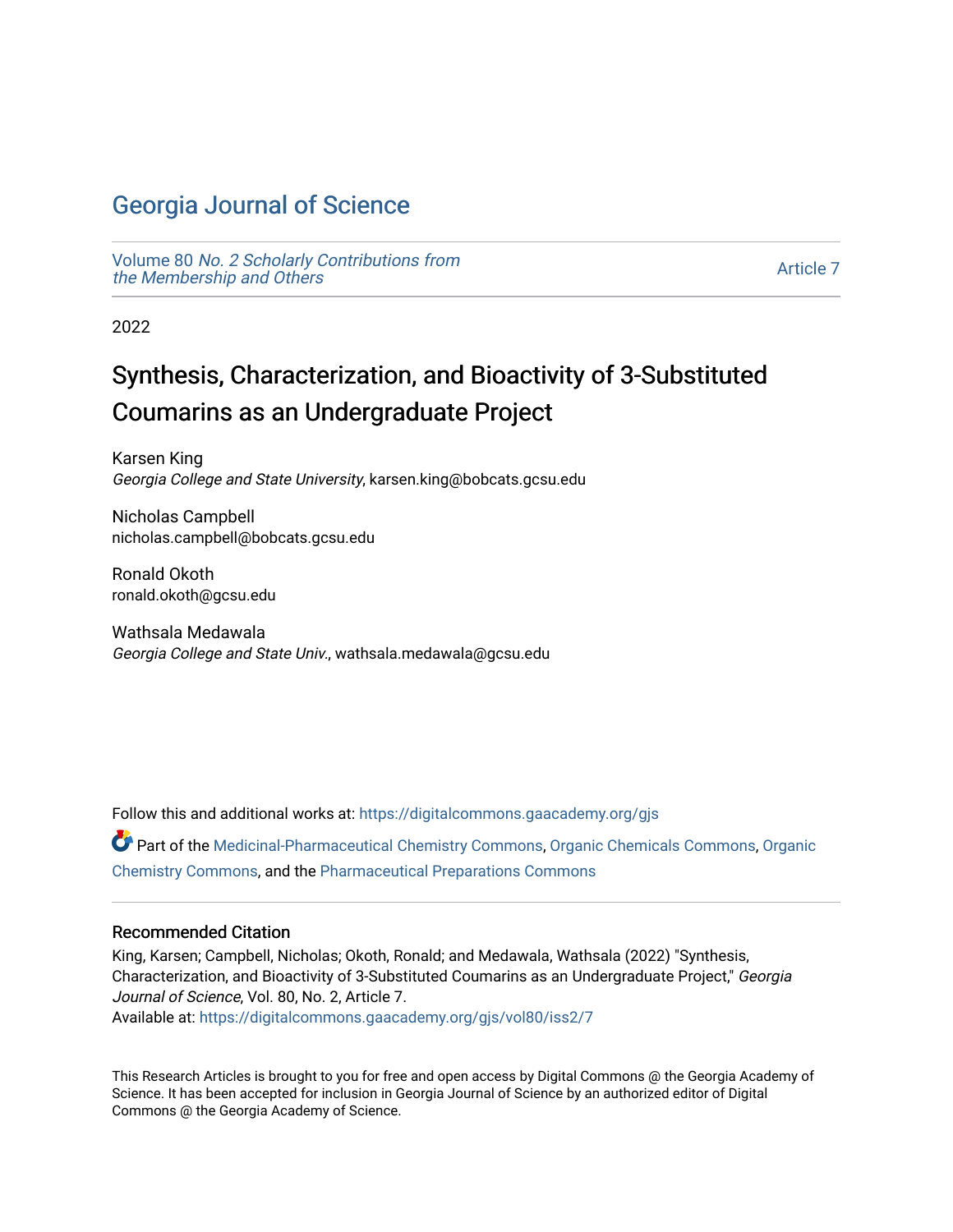## Synthesis, Characterization, and Bioactivity of 3-Substituted Coumarins as an Undergraduate Project

#### Acknowledgements

We would like to acknowledge the Department of Chemistry, Physics, & Astronomy at Georgia College & State University for their funding and access to the laboratories. We would also like to thank Jiang lab, Tennessee Tech University for providing the facilities to purify the topoisomeraseIIα enzyme.

This research articles is available in Georgia Journal of Science: [https://digitalcommons.gaacademy.org/gjs/vol80/](https://digitalcommons.gaacademy.org/gjs/vol80/iss2/7) [iss2/7](https://digitalcommons.gaacademy.org/gjs/vol80/iss2/7)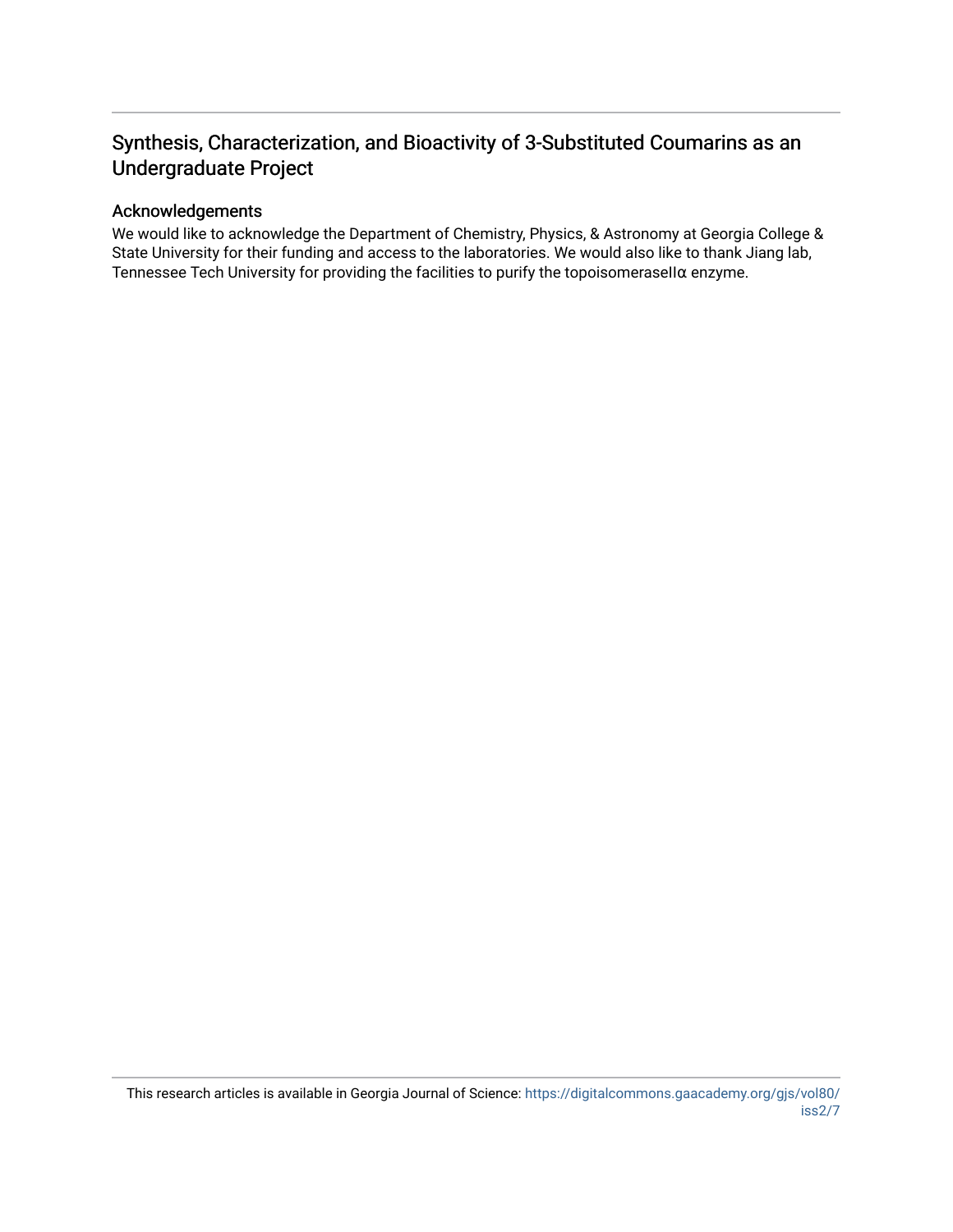#### **SYNTHESIS, CHARACTERIZATION, AND BIOACTIVITY OF 3- SUBSTITUTED COUMARINS AS AN UNDERGRADUATE PROJECT**

Karsen King, Nicholas Campbell, Ronald Okoth, & Wathsala Medawala\* Georgia College & State University, Department of Chemistry, Physics & Astronomy \*Corresponding author: wathsala.medawala@gcsu.edu

#### **ABSTRACT**

 Coumarins are an important class of phytochemicals, a chemical defense presumed to be secreted by plants. More recently, Coumarins have gathered popularity for their basis in anti-cancer agents. This paper dives into the organic synthesis of two 3 substituted coumarins from o-vanillin using the Knoevenagel condensation reaction. The 3-substituted coumarin were characterized using melting point analysis, 1H-NMR, and UV-Vis spectroscopy. In addition, the anticancer activity of synthesized 3-substituted coumarin compounds were assayed against topoisomeraseIIα, which is the target enzyme of FDA approved anti-cancer drug etoposide since it is an active enzyme in cancer cell replication. The demonstrated procedures can be used as an undergraduate senior project that traverses through several classes that chemistry majors take.

#### **Keywords**

Coumarins, topoisomerase, o-vanillin, anti-cancer activity, undergraduate project, bathochromic shift

#### **INTRODUCTION**

Coumarin comes from the French term, Coumarou, meaning Tonka bean. It was first isolated in 1820 as a natural product. Due to its sweet-smelling, hay-like odor, it has been used in perfumes since 1882. Coumarin is a phytochemical; a chemical compound that is naturally occurring in the plant kingdom. Phytochemicals are presumed to be produced by plants as a chemical defense to discourage predation. It is speculated to have potential activity against cancer and metabolic or degenerative diseases. They are a family of benzopyrones and bear the typical framework. The unique and versatile oxygencontaining heterocyclic structure sets an important place in medicinal chemistry aside for coumarins. Within the coumarin ring, there is a large-conjugated system with electronrich and charge-transport properties. This is vital in the interaction of this scaffold with other molecules and ions. There has been much headway in coumarin-based anticoagulant, anti-viral, anti-parasitic, anti-fungal, antioxidant, anti-neurodegenerative, anti-inflammatory, anti-diabetic, and anti-cancer agents (Matos et al., 2015).

With much of the excitement surrounding coumarin, this paper dives into the synthesis and characterization of two, 3-substituted coumarins Ethyl 8 methoxycoumarin-3-carboxylate **1** and 3-acetyl-8-methoxychromen-2-one **2** using *o*vanillin as shown in figure 1 and how the synthesis relates to the basic reactions that are taught in the organic chemistry sequence. It also explores the anti-cancer activity; where topoisomeraseIIα is assayed with the coumarin compounds synthesized. TopoisomeraseIIα was chosen to investigate the anticancer activity due to it being a target of several important classes of anticancer drugs.

Topoisomerases are integral to the survival of an organism that plays essential roles in several fundamental DNA processes due to the function of preventing DNA from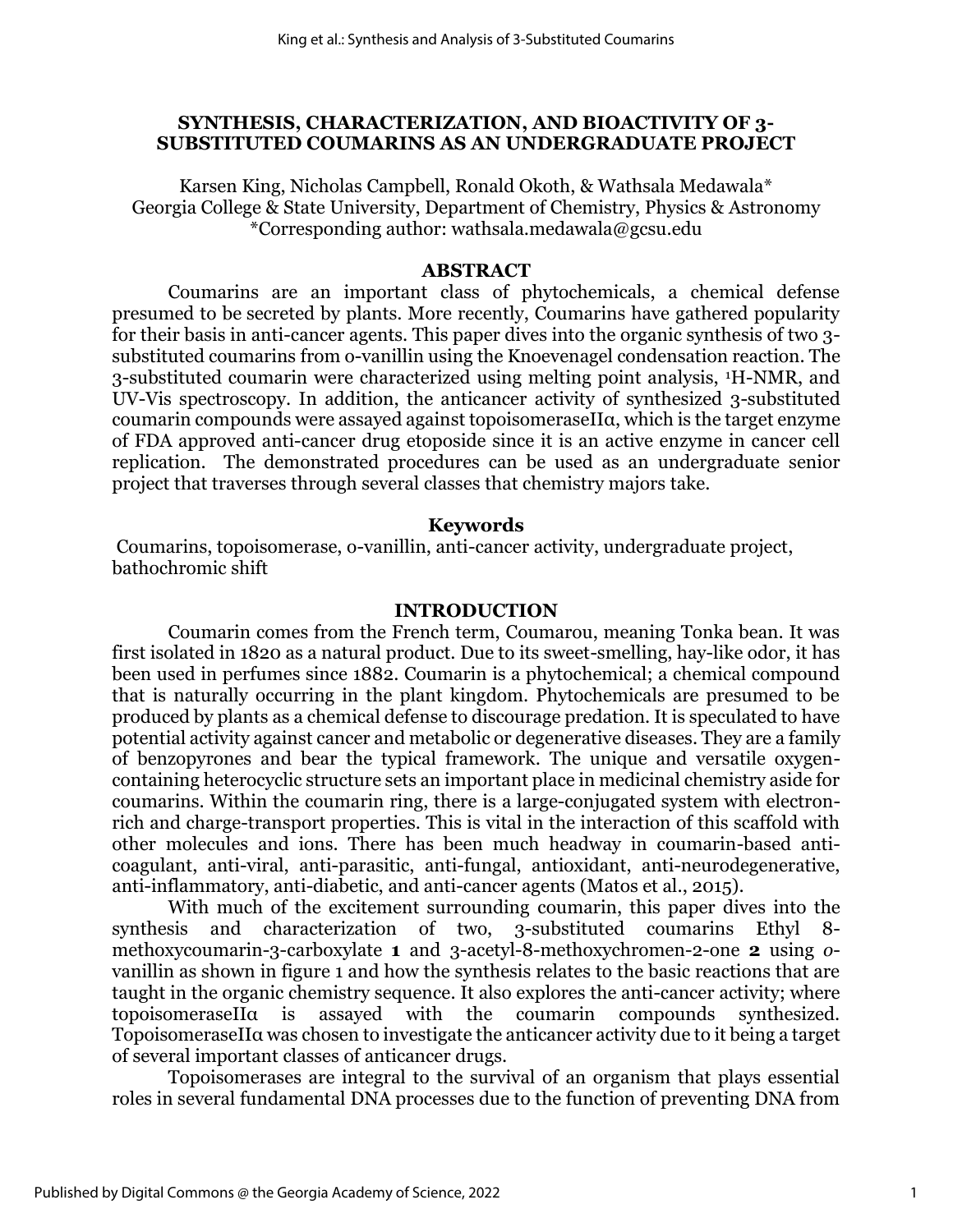tangling and excessively supercoiling during replication. TopoisomeraseIIα is an enzyme active during cell replication, especially in cancer cells (Nitiss et al., 2009). A drug that targets and inhibits topoisomeraseIIα can reduce DNA relaxation causing malfunctions in DNA replication and stop cell division and cause cell death. One such known drug that targets topoisomeraseIIα is etoposide. Etoposide kills cancer cells by stabilizing the cleavage complex that is a transient intermediate of the topoisomeraseIIα catalytic cycle and thus stopping the catalytic cycle of the enzyme (Baldwin et al., 2005).



*Figure 1.* Synthesis of ethyl 8-methoxycoumarin-3-carboxylate **1** and 3-acetyl-8 methoxychromen-2-one **2**.

## **MATERIALS & METHODS**

All chemicals used in the synthesis and characterization were purchased through Sigma Aldrich St. Louis, MO unless specified otherwise.

## *Synthesis of ethyl 8-methoxycoumarin-3-carboxylate 1:*

To a 50 mL round bottom flask, 0.8 g (0.00526 moles) of 3-methoxysalicylaldehyde, 0.93 grams (0.0058 moles) of diethyl malonate, 0.5 mL (0.0036 moles) of triethylamine, and 5 mL of absolute ethanol was added. The mixture was refluxed for 1 hour. After one hour, the reaction was allowed to cool to room temperature then about 15 mL of water was added to the round bottom flask. The flask was covered with parafilm and placed in the fridge for 2 days. The solid was collected via vacuum filtration. The solid was then dissolved in heated 95% ethanol and then placed in the fridge for 3 days to allow recrystallization to occur. The crystals were collected via vacuum filtration and air dried to obtain **1** as yellow crystals with melting point range of 76-79°C. 0.58 g (0.0023 moles) were obtained corresponding to 44.23% yield. <sup>1</sup>H NMR (60 MHz, CDCl<sub>3</sub>)  $\delta$  8.49 (s, 1H), 7.36 – 7.02 (m, 3H), 4.42 (q, *J* = 7.1 Hz, 2H), 3.97 (s, 3H), 1.40 (t, *J* = 7.1 Hz, 3H).

### *Synthesis of 3-acetyl-8-methoxychromen-2-one 2:*

**[2](https://www.sigmaaldrich.com/catalog/product/aldrich/idf00034?cm_sp=Insite-_-caSrpResults_srpRecs_srpModel_mfcd00807051-_-srpRecs3-1)** was synthesized in the same way using 0.9 mL (0.0071 moles) ethyl acetoacetate. Melting point range of 164-171 °C. 0.69 g (0.0031 moles) of **2** were obtained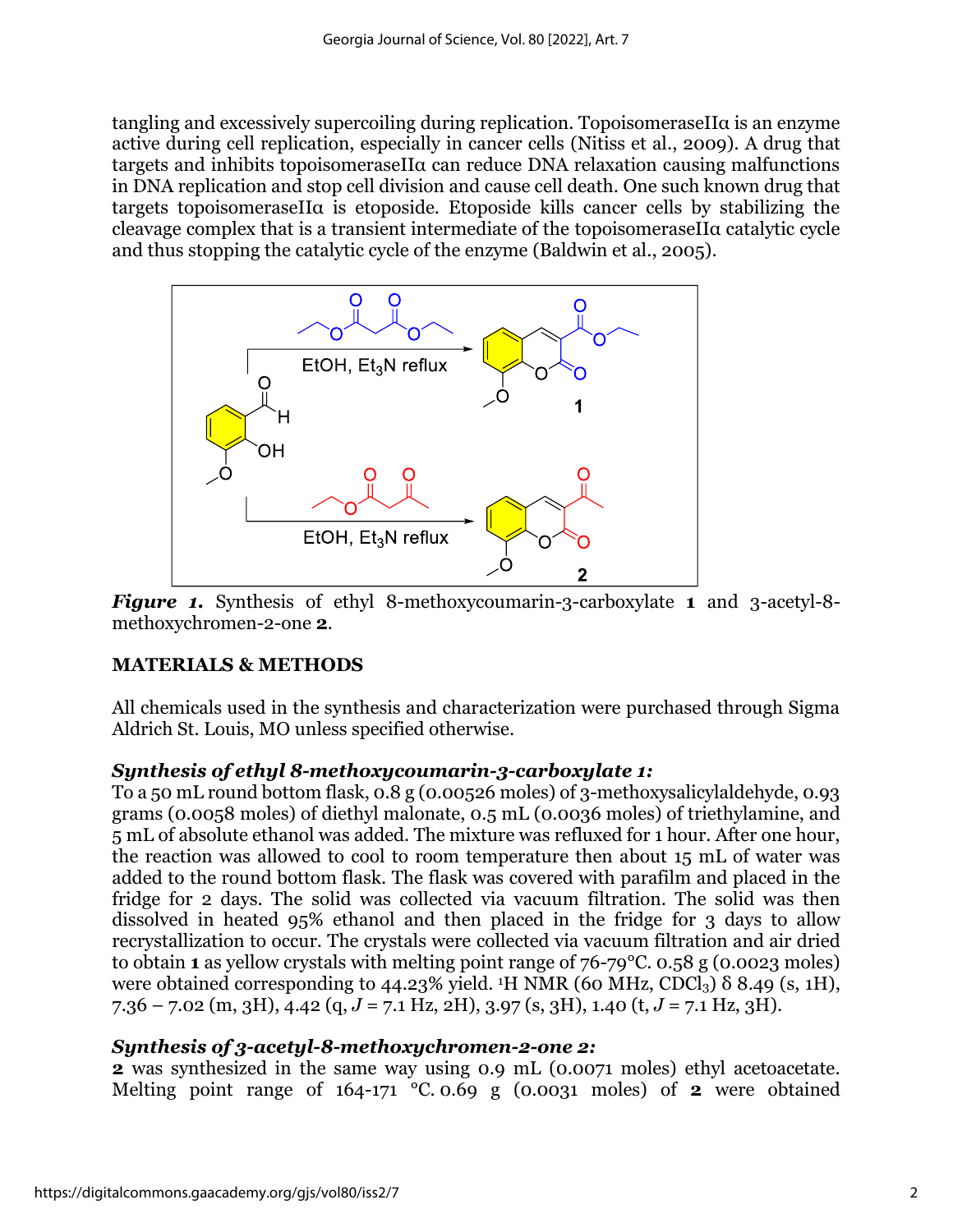corresponding to 59.8% yield. <sup>1</sup>H NMR (60 MHz, CDCl<sub>3</sub>)  $\delta$  8.47 (s, 1H), 7.27 - 7.18 (m, 3H), 4.00 (s, 3H), 2.75 (s, 3H).

## *UV-Vis spectrophotometry:*

An OceanOptics USB2000 UV-Vis was blanked using a quartz cuvette with 95% ethanol. UV-Vis spectra for the two synthesized compounds in the 300-450 nm range were obtained using the quartz cuvette:  $6.684 \times 10^{-4}$  M O-Vanillin in 95% ethanol and  $6.687 \times$ 10-4 M Coumarin product in 95% ethanol. The data was collected and plotted on SigmaPlot.

## *Topoisomerase Relaxation Assay:*

A 50.0mM stock drug solution was prepared by dissolving the synthesized coumarin product in 100% DMSO. A 5.0, 4.0, 3.0, 2.0, and 1.0 mM solution were then created in 10% DMSO. Microcentrifuge tubes were then prepped with 2μL of each solution labeled A through E with 5.0 mM being added to A, 4.0 mM to B, 3.0 mM to C, 2.0mM to D, and 1.0mM to E. One microcentrifuge tube was labeled NT for no topoisomerase and had 2 μL 10% DMSO added as a negative control. Two microcentrifuge tubes have designated no drug (ND) for no coumarin drug added and each had 2μL 10% DMSO added as positive controls. All microcentrifuge tubes were kept on ice during the duration of use. A master mix (MM) was created using 34 μL 5x reaction buffer (17μL buffer A and 17μL buffer B) (TopoGen Buena Vista, CO) , 5.78μL kDNA (383 ng/μL) (TopoGen Buena Vista, CO), 109.98 μL diH2O, and 4.25 μL of 1.0 mg/mL topoisomeraseIIα, purified in house at Tennessee Tech, in a microcentrifuge tube. Before the topoisomeraseIIα was added 18μL of the MM was added to NT. After the TopoIIα was added to the MM 18μL was added to each tube following 30-second intervals and moved to a dry bath set at 37°C. Each tube was on a dry bath for 30 minutes before being removed, having 5μL 5x stop buffer (TopoGen Buena Vista, CO) added, and moved to ice. The assay was performed in duplicate for both coumarin compounds.

## *Agarose Gel Electrophoresis:*

A 1% agarose gel was created in 100mL 1x TBE buffer using 1.0 g agarose medium-low EEO (Acros Organics Fair Lawn, NJ) and allowed to sit with a twenty-tooth comb and once solidified it was stored in a 1x TBE buffer in the gel electrophoresis apparatus. Once all tubes were moved back on ice after the topoisomerase relaxation assay, 15 μL of each solution were added to wells on the prepared gel and 10 μL linear marker (TopoGen Buena Vista, CO) added to well 1. The gel was then run for 90 minutes at 120 volts and 250 milliamps. Once the gel was run, it was stained using 10 μL SYBR green in 100 mL 1x TBE and for 20 minutes on a shaker. The gel was then imaged using an Accuris Smartdoc equipped with an orange filter.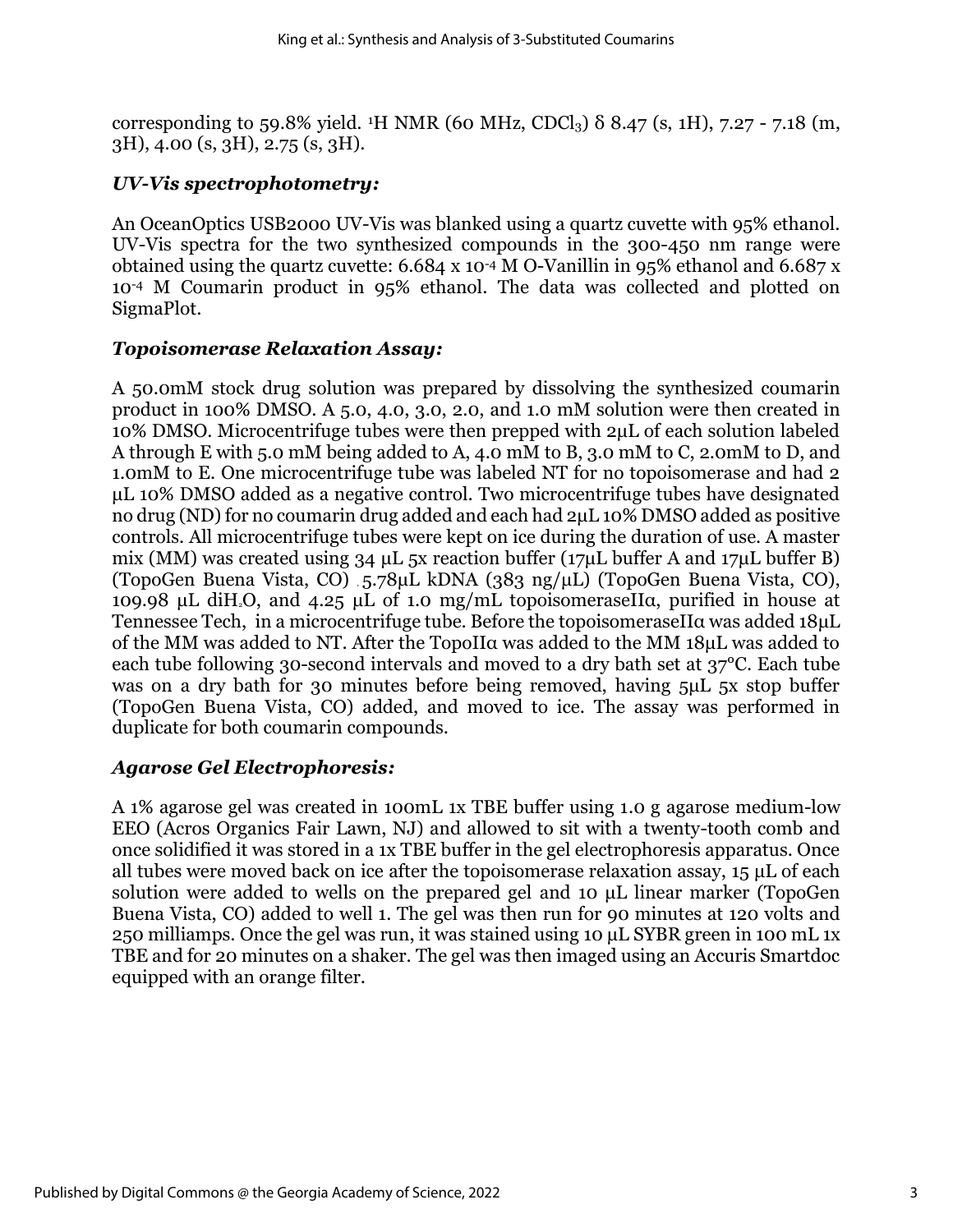

**RESULTS**

**Figure 2:** Stacked <sup>1</sup>H NMR spectra showing successful conversion of *o*-vanillin (bottom spectrum) to ethyl 8-methoxycoumarin-3-carboxylate **1** (middle spectrum) and 3-acetyl-8-methoxychromen-2-one **2** (top spectrum).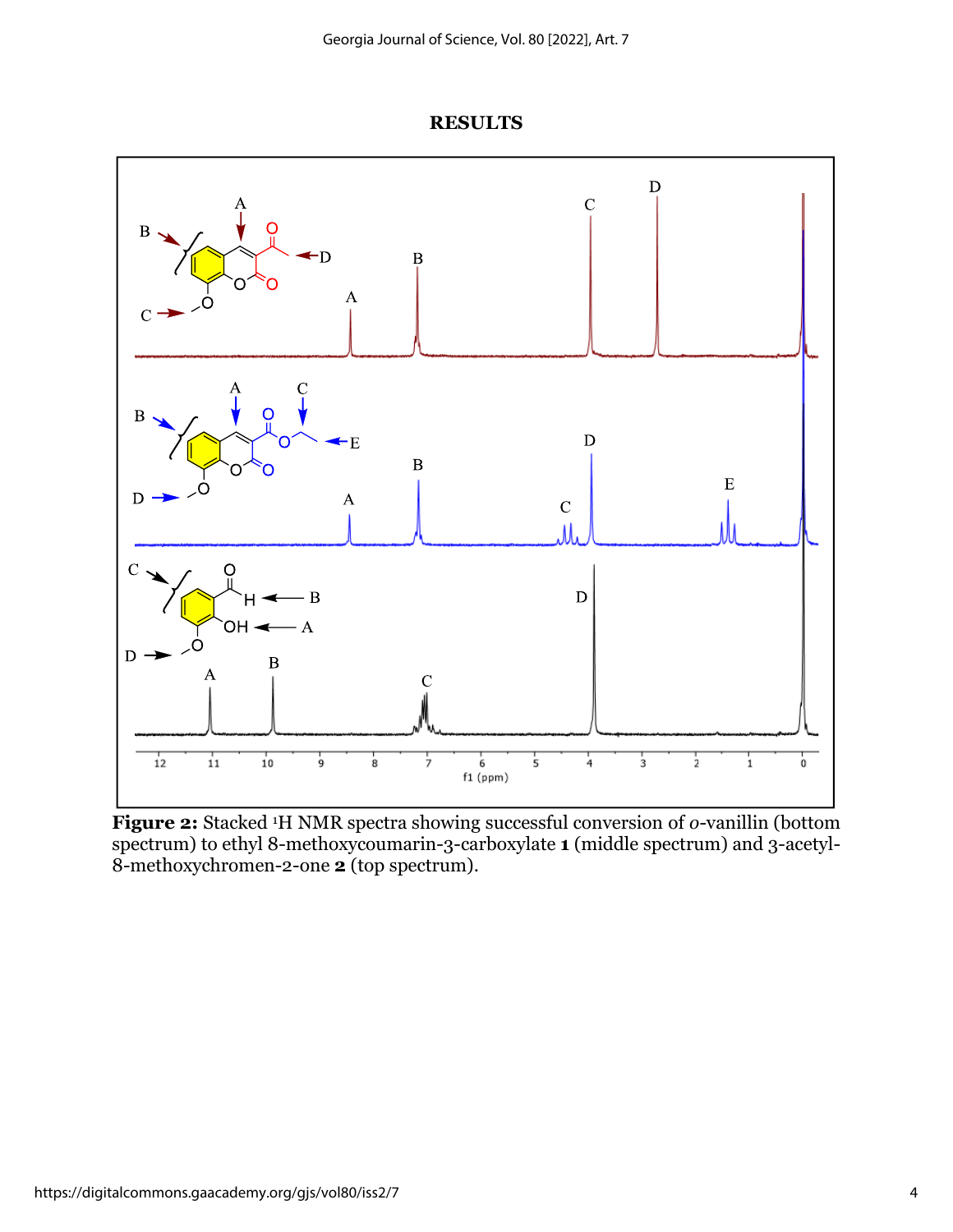

**Figure 3:** Comparison of the of UV-Vis spectra of starting material (0-vanillin) and the two synthesized coumarins. The spectra show a bathochromic shift in the absorbance peaks when the product is formed.



Linear MT ND 5mM 4mM 3mM 2mM 1mM ND NT ND 5mM 4mM 3mM 2mM 1mM ND Marker

**Figure 4:** A) Linear marker; B) TopoisomeraseIIα assay with Ethyl 8-methoxycoumarin-3 carboxylate; C) TopoisomeraseIIα assay with 3-acetyl-8-methoxychromen-2-one, NT – no topoisomeraseIIα added (negative control), ND – no coumarin added (positive control), rest of the lanes indicate the concentration of the coumarin product added to each reaction tube to inhibit the topoisomeraseIIα enzyme.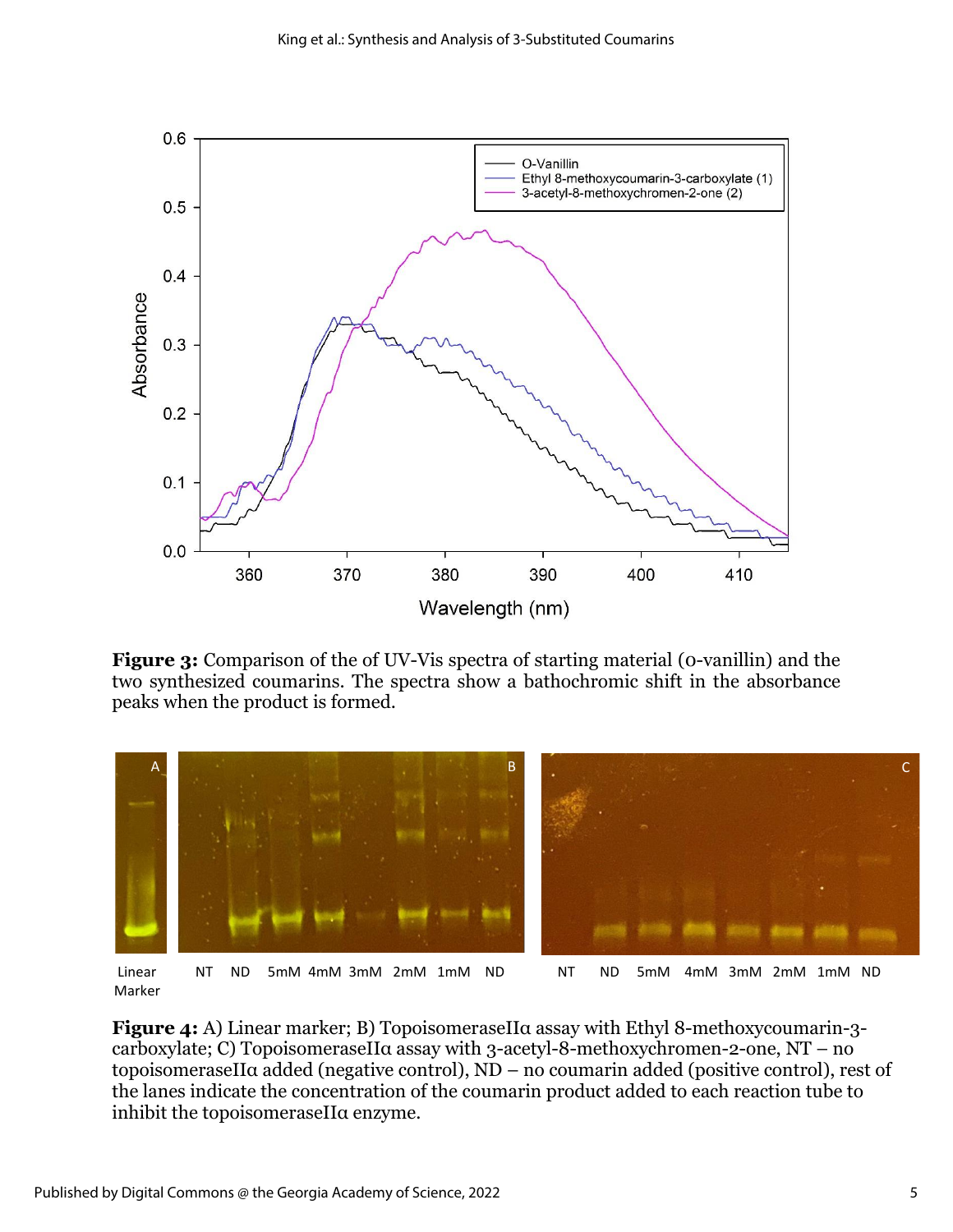#### **DISCUSSION**

Ethyl 8-methoxycoumarin-3-carboxylate **1** and 3-acetyl-8-methoxychromen-2-one **2** were synthesized by a slight variation of the Knoevenagel condensation reaction (Horning et al., 1955). Briefly as shown in figure 5, the enolate ion **4** formed by reaction of triethylamine  $(Et<sub>3</sub>N)$  and diethyl malonate or ethyl acetoacetate underwent direct addition to the carbonyl carbon of *o*-vanillin **3**. Taking a more in depth look into this step we see it is just a slightly modified Claisen condensation, also known as the Acetoaceticester condensation with the use of  $Et_3N$  as the base instead of sodium ethoxide (NaOEt) (Bruice, 2015). The resulting tetrahedral intermediate **5** underwent proton transfer followed by dehydration. The resulting conjugated phenolate ion **6** underwent intramolecular direct addition to give the cyclic tetrahedral intermediate 7 which collapsed to afford ethyl 8-methoxycoumarin-3-carboxylate **1** or 3-acetyl-8 methoxychromen-2-one **2**. It is important to note that the reactions taught during the Organic Chemistry sequences are not abstract but used in synthesis of biologically or pharmaceutically relevant molecules. Through this project students will appreciate the applications of the basic synthetic steps they learned during class.



**Figure 5:** Proposed mechanism for the formation of ethyl 8-methoxycoumarin-3 carboxylate **1** or 3-acetyl-8-methoxychromen-2-one **2.**

Analysis of the 1H NMR spectra of 3-substituted coumarin product **1** and **2** in comparison with the starting material *o*-vanillin shown disappearance of the peak due to hydroxy proton and the peak due to aldehyde proton (singlets at around 11 ppm and 10 ppm (see figure 2 bottom spectrum)) consisted with transformation of *o*-vanillin to products **1** and **2**. The analysis of the UV-Vis spectra also showed a red shift from reactants to products, which is indicative of a more conjugated structure. The molar extinction coefficient for **1** was determined to be 2.0\*10<sup>-3</sup> M<sup>-1</sup>cm<sup>-1</sup> with a  $\lambda$ <sub>max</sub> of 369.44 nm and the molar extinction coefficient of **2** was determined to be 1.234\*10<sup>-3</sup> M<sup>-1</sup>cm<sup>-1</sup> with a  $\lambda_{\text{max}}$  of 384.13 nm. Both **1** and **2** showed peaks around 375-385 nm which was not observed in the starting compound o-vanillin.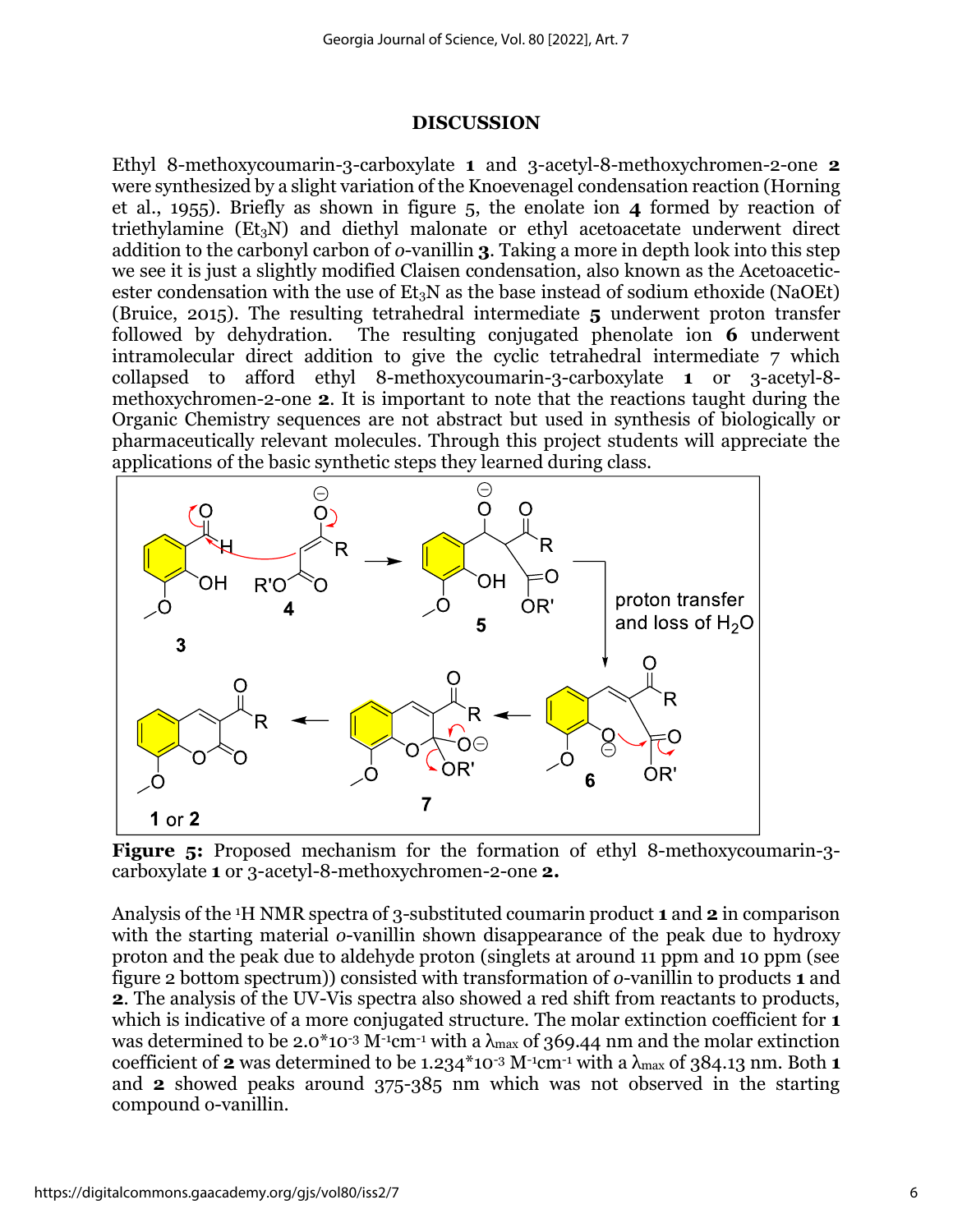Coumarins exhibit high biological activity while maintaining low toxicity. Because of these traits, it is often observed as an anticancer agent. It is even used in treating, prostate cancer, renal cell carcinoma and leukemia, and it's claimed that they also have the ability to counteract the side effects caused by radiotherapy (Küpeli et al., 2020). The synthesized coumarins were tested for the ability to inhibit topoisomeraseIIα which is an active enzyme in cancer cells and the target of some of the existing anticancer therapeutics.

However, at the concentrations tested for each product during this experiment (up to 5 mM), topoisomeraseIIa was not successfully inhibited. Comparing the linear marker which is used as a positive enzyme activity indicator (figure 4-A) it can be clearly seen that even in the presence of the coumarins the enzyme was fully active. It can clearly be observed that there's no difference in enzyme activity between no addition of coumarin (ND, figure 4-B and 4-C) and addition of coumarin (labeled with different concentrations). This result only indicates that the synthesized coumarins are not active against tomoisomeraseIIα. Further studies are needed to establish the activity, most importantly a study against a cancer cell line.

Synthesis and characterization of coumarins is particularly applicable as an undergraduate research project for senior chemistry students, as it brings together knowledge gained in organic chemistry, biochemistry, and analytical chemistry classes. Using the fundamentals of organic chemistry to synthesize coumarin, this experiment walks through the synthesis, characterization, and bioanalysis of a chemical compound. This can also be utilized as a project that can connect the individual chemistry labs together for the student. For example, coumarins can be designed and synthesized during organic chemistry lab (second year of curriculum), characterized during analytical chemistry lab (third year of curriculum), assayed for bio-activity (fourth year of curriculum) to give the students an idea of how each lab plays an important role in the sequence.

### **REFERENCES**

Baldwin, E. L., Osheroff, N. 2005. Etoposide, topoisomerase II and cancer. *Curr Med Chem Anticancer Agents*, 5, 363-72.

- Bruice, P. Y. 2015. *Organic Chemistry*, Pearson Education.
- Horning, E. C., Horning, M. G, Dimmig, D. A. 1955. 3-Carbethoxycoumarin [2H-1- Benzopyran-3-carboxylic acid, 2-oxo-, ethyl ester], Coll. Vol. 3, 165. DOI:10.15227/orgsyn.028.0024.
- Küpeli, A. E., Genç Y., Karpuz B., Sobarzo-Sánchez E. 2020. Capasso R. Coumarins and Coumarin-Related Compounds in Pharmacotherapy of Cancer. *Cancers (Basel),* 12(7), 1959. DOI: 10.3390/cancers12071959. PMID: 32707666; PMCID: PMC7409047.